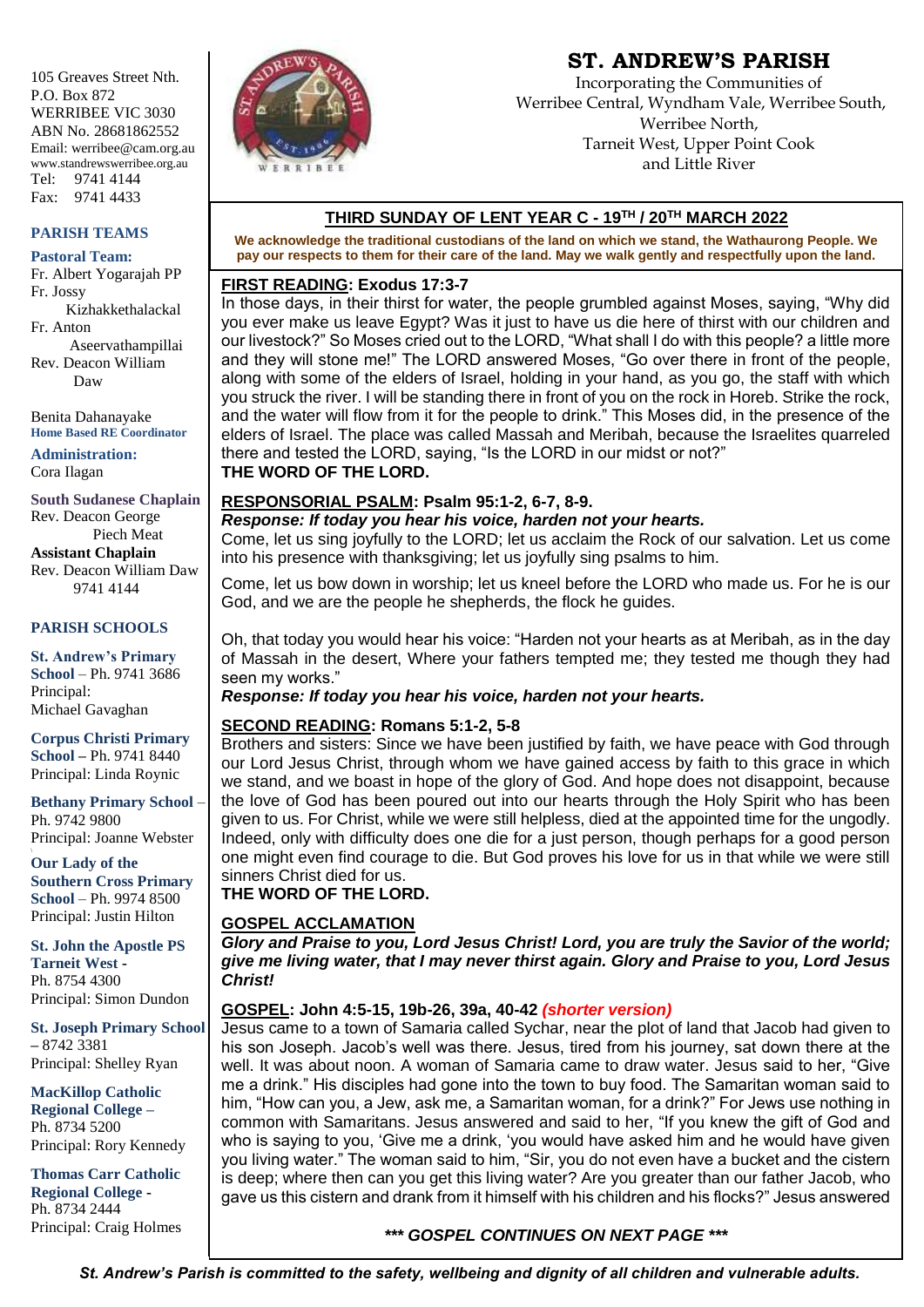*GOSPEL CONTINUES . . .* and said to her, "Everyone who drinks this water will be thirsty again; but whoever drinks the water I shall give will never thirst; the water I shall give will become in him a spring of water welling up to eternal life." The woman said to him, "Sir, give me this water, so that I may not be thirsty or have to keep coming here to draw water. "I can see that you are a prophet. Our ancestors worshiped on this mountain; but you people say that the place to worship is in Jerusalem." Jesus said to her, "Believe me, woman, the hour is coming when you will worship the Father neither on this mountain nor in Jerusalem. You people worship what you do not understand; we worship what we understand, because salvation is from the Jews. But the hour is coming, and is now here, when true worshipers will worship the Father in Spirit and truth; and indeed the Father seeks such people to worship him. God is Spirit, and those who worship him must worship in Spirit and truth." The woman said to him, "I know that the Messiah is coming, the one called the Christ; when he comes, he will tell us everything." Jesus said to her, "I am he, the one who is speaking with you." Many of the Samaritans of that town began to believe in him. When the Samaritans came to him, they invited him to stay with them; and he stayed there two days. Many more began to believe in him because of his word, and they said to the woman, "We no longer believe because of your word; for we have heard for ourselves, and we know that this is truly the savior of the world." **THE GOSPEL OF THE LORD.**

#### **GOSPEL REFLECTION:**



 One major theme emerges from today's readings: incomprehensibility of God. We see it in the mysterious divine name, which distinguishes the God of Israel from all others and yet leaves us in the dark as to its meaning. We see it as God communicates with us through inanimate objects and the people in our lives. Finally, we see that God both pardons iniquities and decides to root out unfruitful branches, and we are confused by such inconsistency. In the midst of this ambiguity we have one sure source of stability – Christ. It is Christ who reveals the nature and meaning of the divine name; it is Christ who intercedes for us before God. Christ, the one who set his face toward Jerusalem, there to suffer and die, is the great messenger through whom God is revealed. He is the one who reveals majesty through the simplicity of a bush; he is the one who judges with the patience of a gardener. However, the limits of the experience and mercy of God in our lives are defined by our own openness. Despite the

blessings that we receive in the wildernesses of our lives, it could happen that God is not pleased with us. We must not take God's goodness for granted. These readings close on a note of caution. Take care! We might be able to rest secure in the knowledge of the love and mercy of God, but these readings tell us that we should not dare to rest passively or complacently. *Dianne Bergant CSA*

**PRAYER AT HOME:** Use this section of today's psalm as your prayer this week: *The Lord is compassion and love, slow to anger and rich in mercy. For as the heavens are above the earth so strong is his love for those who fear him.*

**VOCATION VIEW:** Moses heard God's call from a burning bush. What is your passion, your burning bush? Take time to know what God is sending you to do and be.

**ONE MONTH ANNIVERSARY:** Daniel Comande

**ANNIVERSARY:** Felice Piccolo, Michael Palmieri, Jose Tonato, Theresa Sciberras, Tom Carlon

**PRAYER FOR THE SICK:** Agata (Tina) Ravaneschi, Joseph Goegan, Joan Milburn

**The names for Prayers for the Sick will be deleted after 3 months. If you have a name you would like to include, please contact the Parish Office.**

**REMINDER: Parishioners please note that names for Recently Deceased, Anniversaries etc. to be included in the Sunday Bulletin must indicate the time of Mass you will be attending for name to be mentioned and request must be at the Parish Office no later than Wednesday afternoon and please address envelopes to the Admin Staff.** 

#### **WEEKDAY LITURGY (21st / 27th March 2022)**

- *Mon: 9.00am Liturgy of the word with Communion Tues: 9.00am Mass*
- *Wed: 9.00am Liturgy of the word with Communion Thurs: 9.00am Mass*
- *Fri: 9.00am Mass followed by Station of the Cross 7.00pm Station of the Cross followed by Mass Sat: 9.00am Mass*

# **WEEKEND MASSES (26th / 27th March 2022)**

*Sat - 6.00pm Vigil Mass*

- *Sun - 8.00am Mass, 9.30am Mass, 11.00am Mass and 5.00pm Mass*
	- *- 10.00am Mass at St. Michael, Little River*

## **DAILY ROSARY ON ZOOM**

We are inviting you to join us to pray the Rosary at home with the family. Please join us via Zoom Meeting every night at 6.55pm for 7.00 pm start

https://us04web.zoom.us/j/2764655672?pwd=bDZuU EJpWVp6bUFVMkJ6bkpRQ0xoZz09

Meeting ID: 276 465 5672 Password: 9rGLKz

*Let us continue to pray together for each other.*

#### **NEW PARISHIONER LOOKING FOR HOUSE TO RENT**

A family of 7 (husband, wife, 4 children and nephew) from Newcastle is looking for a 3 or 4 bedroom house to rent. If you can be of assistance to this family or might need more information, please contact Camille on mobile no. 0470441153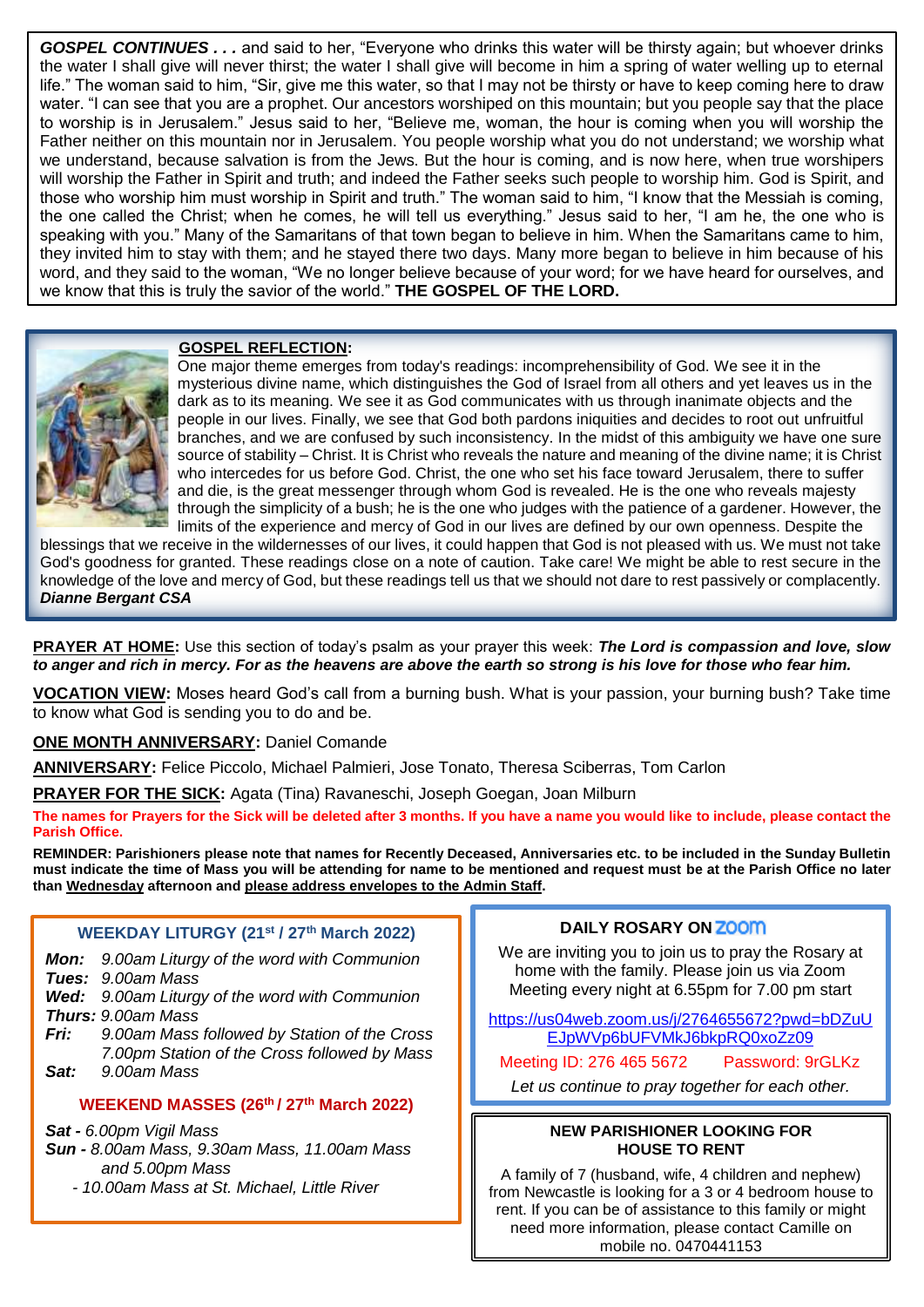## **ROSTERS FOR THE WEEK 21st – 27th March 2022**

|                                             | 6.00pm                   |                                 | 8.00am                                |                                                                                                                    | 9.30am                        |                      | 11.00am                     | 5.00pm                         |
|---------------------------------------------|--------------------------|---------------------------------|---------------------------------------|--------------------------------------------------------------------------------------------------------------------|-------------------------------|----------------------|-----------------------------|--------------------------------|
| <b>LECTORS</b><br>26th / 27th Mar           | Gerry Ilagan             |                                 | <b>Nelly Bautista</b>                 |                                                                                                                    | <b>Perpetua Gitau</b>         |                      | <b>Ann Jennings</b>         | <b>Sindhu Moreira</b>          |
| <b>MUSIC</b><br>26th / 27th Mar             | <b>Phillu and</b><br>Co. |                                 | <b>Tina D'Monte</b><br>and Red Dubier |                                                                                                                    | <b>St. Andrews</b><br>Choir   |                      | Ensemble of<br><b>Faith</b> | St. Joseph Vaz<br><b>Choir</b> |
| <b>COMMUNION</b><br><b>SERVICE (MONDAY)</b> |                          | This week:<br><b>Next week:</b> |                                       | Mon 21 Mar:<br>J. Hennessy<br><b>Mon 28 Mar:</b><br>E. Demate                                                      |                               |                      |                             |                                |
| <b>CLEANER</b>                              |                          | <b>Cleaning:</b><br>Vacumming:  |                                       | <b>Mon 21 Mar:</b><br>B. Ashford, Z. Prasad<br>Fri 25 Mar:<br>M. Katunga<br><b>Volunteer</b><br><b>Mon 21 Mar:</b> |                               |                      |                             |                                |
| <b>ALTAR CLOTH</b>                          |                          | This week:<br><b>Next week:</b> |                                       | <b>Sun 20 Mar:</b><br><b>Sun 27 Mar:</b>                                                                           | K. Kiao-Adams<br>J. Francisco |                      |                             |                                |
| <b>OUR LADY'S STATUE</b>                    |                          |                                 | This week:<br><b>Next week:</b>       | <b>Sun 20 Mar:</b><br><b>Sun 27 Mar:</b>                                                                           |                               | J. Prabha<br>P. John |                             |                                |



**JESUS YOUTH AUSTRALIA** has offered us to host a Eucharistic Adoration in our Parish as part of *'Hours of Grace 2022'*. The Hour of Grace is a national initiative of Jesus Youth Australia commenced in 2011 It is a chain of perpetual adoration that occurs during the paschal season from Ash Wednesday to Pentecost across many Australian cities. The date allocated to our parish is from 20<sup>th</sup> to 22<sup>nd</sup> March 2022 from 6.30pm to 8.30pm. on the  $20<sup>th</sup>$  March there will be a 5pm Youth Mass followed by the Adoration from 6.30pm to 8.30pm. It will very well fit in our Lenten Program for the youth. All parishioners are welcome to join.



#### **ALTAR SERVERS TRAINING SESSION**

There will be a training session for all Altar Servers on Saturday, 26th March 2022 at 2.00pm.

We invite all those who have received their first Eucharist, to join this session. For more information, please contact Fr. Jossy on 0447 105 671. See you all there!!!

## **FLOOD APPEAL SOCIETY OF ST VINCENT DE PAUL**

The floods in Queensland and New South Wales are having a devastating effect on the people living in these regions of Australia. For those wishing to support the long-term recovery work to be undertaken by St Vincent de Paul Society in Queensland and New South Wales, financial donations can be made either directly to either state through: www.vinnies.org.au - Flood appeal - St Vincent de Paul Society - Good Works (vinnies.org.au) or by calling - Queensland - (07) 3010 1000 or New South Wales -(02) 9568 0262

## WORKING BEE TO PREPARE FOR HOLY WEEK **Let us all come together once again**



 **on Saturday, 9 th April 2022 from 10am till 1pm to prepare our church for Holy Week.**

**This is our church, let us take care of it and prepare it for the Lord and for all of us.**

#### **CARITAS AUSTRALIA UKRAINE EMERGENCY APPEAL**

The people of Ukraine are living through a crisis that will impact the country for years to come. Caritas Australia has launched an appeal to support Caritas Ukraine and other partners in the region. The appeal will support the provision of clean water, hygiene and food kits to vulnerable families, as well as safe collection centres for families on the move, emergency accommodation and support for distressed children and families.

https://www.caritas.org.au/donate/emergencyappeals/ukraine/ or contact 1800 024 413

# **EL SHADDAI CHARISMATIC PRAYER GROUP**

continues on Tuesday,  $22<sup>nd</sup>$  March 2022, at 1pm – 2.30pm in Penola Hub, 33 Mortimer Street,

Werribee. *Theme "The Repenting" Luke 13:1-9.*  Everyone is welcome. God bless you all and your loved ones.